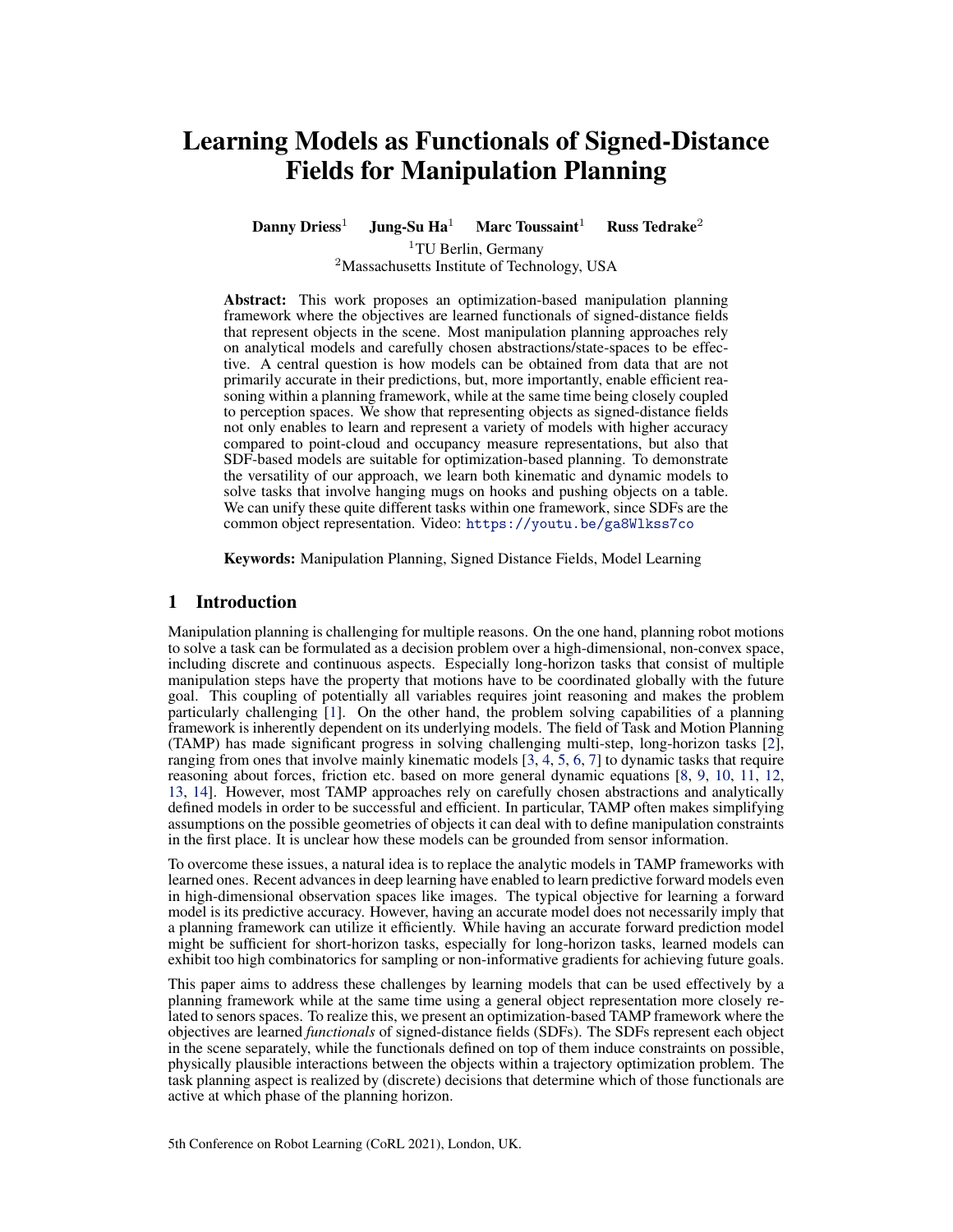We argue that representing objects as SDFs has multiple advantages. First, an SDF can be seen as an intermediate representation between raw perception like point-clouds or images and full state information. While not the focus of this work, many methods have been developed to learn and obtain SDFs from, e.g., image observations of the scene. Further, SDFs can represent arbitrary, nonconvex geometries, which is beneficial, since manipulation problems and physical phenomena often depend on the geometry of the interacting objects. Finally, we show that SDFs are particularly suited for learning and representing models that can later be used within a planning framework effectively. Since our models are functionals of the SDFs, the constraints can take the information about whole objects into account to reason about their geometry and therefore especially the *interaction* between objects. Compared to a representation that only describes the surface of an object like point clouds or occupancy measures, a signed-distance field also provides information about the object at distance. As we experimentally show, this not only leads to models that perform better in their prediction accuracy compared to models learned on top of point-cloud or occupancy object representations, but SDFs also enable the functionals/learned models to have more useful gradients for planning.

In the experiments, we demonstrate the versatility of our approach by tackling two completely different tasks within one framework: On the one hand, a kinematic task where the goal is to hang mugs of different shapes on hooks of different shapes. On the other hand, a pushing scenario where boxes and L-shaped objects should be pushed to different goal regions by pushers of different sizes. In the first case, the model predicts whether the static interaction between SDFs leads to manipulation success, whereas in the latter case, the model predicts the forward dynamics in SDF space based on a history of SDF interactions of two objects. We show that our framework can be used to plan motions that involve multiple push phases. To summarize our main contributions, we propose

- To learn a novel class of kinematic and dynamic models as functionals of SDFs,
- A manipulation planning framework that utilizes these learned functionals as constraints,
- Comparison to other object representations showing the advantages of the SDFs.

# 2 Related Work

#### 2.1 Signed Distance Fields as Object Representation

Representing objects or scenes as implicit surfaces [\[15,](#page-8-0) [16,](#page-8-0) [17\]](#page-8-0) or SDFs [\[18,](#page-9-0) [19,](#page-9-0) [20,](#page-9-0) [21,](#page-9-0) [22,](#page-9-0) [23\]](#page-9-0) is an active research topic, due to aforementioned advantages like learning shape completion, non-convex shapes etc. Our focus is not to obtain SDFs from observations in the first place. Conversely, we are interested in what can be done with SDFs in the context of model learning and manipulation planning. There are some works that utilize SDFs within trajectory optimization [\[24,](#page-9-0) [25,](#page-9-0) [26\]](#page-9-0), but without learning or integration into a TAMP framework. While some recent approaches [\[27,](#page-9-0) [28,](#page-9-0) [29\]](#page-9-0) have suggested that grasping of diverse objects can be addressed using implicit functions, we present a manipulation framework that utilizes SDFs for learning and formulating more general models.

#### 2.2 Perceptual Models

There is great interest in learning predictive models in perception spaces, especially applied to the problem of pushing. So-called visual foresight approaches [\[30,](#page-9-0) [31,](#page-9-0) [32\]](#page-9-0) aim to predict the evolution of the scene in image space. Our SDF dynamics model is also closely related to perception spaces, but, in comparison, is naturally differentiable. Xu et al. [\[33\]](#page-9-0) use a voxelized SDF-based representation of the whole scene to predict the motion of an object when an action is applied. Our approach is more structured in the sense that we do not predict the scene flow for actions applied on a single object, but the dynamics of interacting of objects. In [\[34\]](#page-9-0), the pushing dynamics in keypoints extracted from visual object observations is learned. However, their focus is to utilize the learned model to stabilize a trajectory with MPC. We focus on planning a complex pushing trajectory and not stabilization during execution. SE3 networks [\[35\]](#page-9-0) learn a forward model that predicts a rigid transformation of an observed point cloud given actions. However, they need ground-truth transformations at training time (we only need SDF observations). Where most of these approaches differ from our approach is that they assume the model to be a function of the observation of a single object or the scene and an action as input. Therefore, these approaches are mostly limited to the same pusher geometry and make the assumption that actions can readily be applied to the object. Our model handles the interaction between objects of different shapes and can plan the contact establishment phase as well. Transporter networks [\[36\]](#page-9-0) or deep visual reasoning [\[7\]](#page-8-0) predict manipulation sequences from image spaces. However, no dynamic models are considered in these approaches.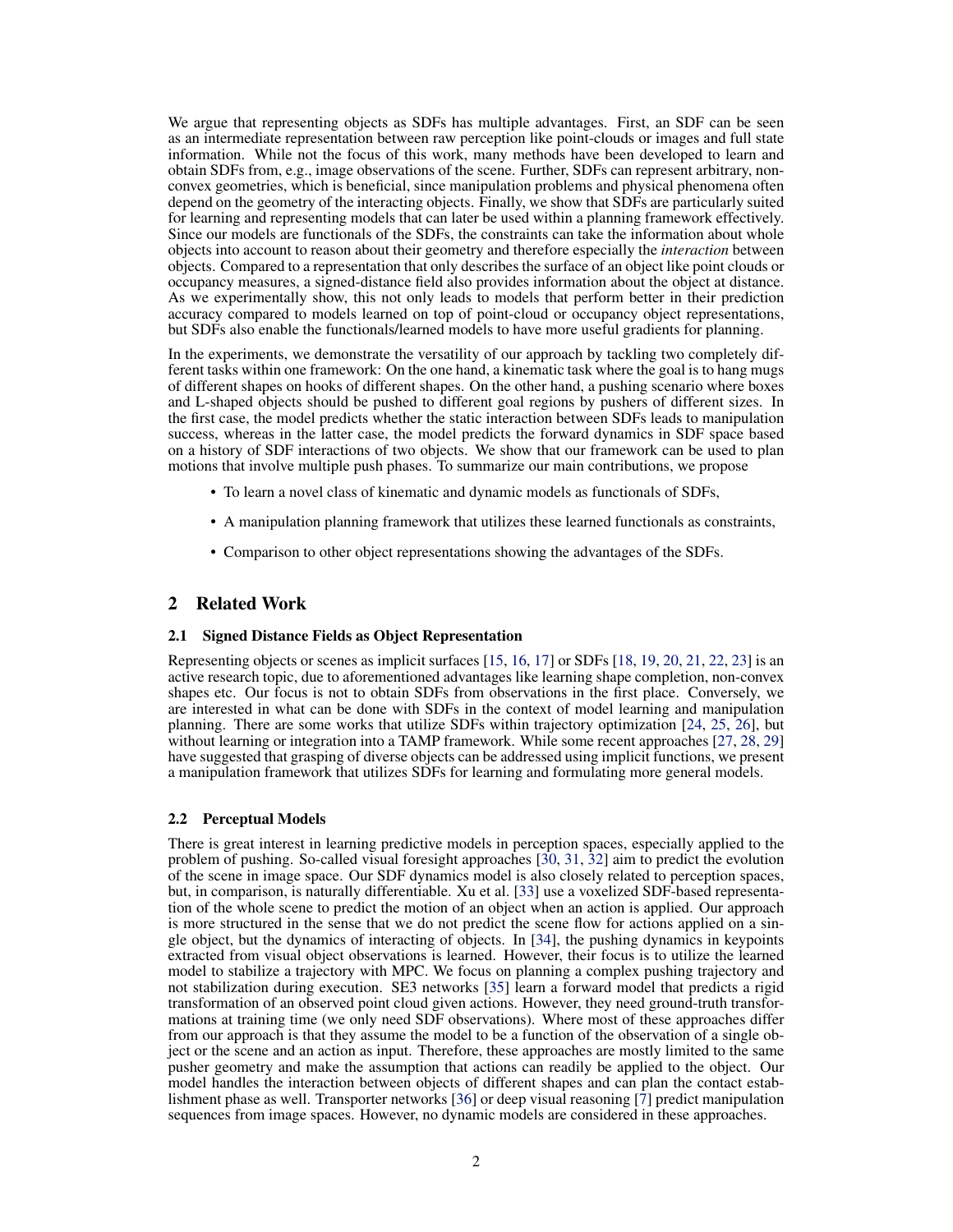#### <span id="page-2-0"></span>2.3 Manipulation Planning (with learned models)

In [\[37,](#page-10-0) [38\]](#page-10-0), a manipulation framework based on point cloud observations and manipulation primitives is proposed. Our method plans the complete motions based on learned dynamic models. Sutanto et al. [\[39\]](#page-10-0) is related to our formulation in the sense that they learn manifolds that are used as constraints in sequential manipulation problems. However, there are no dynamic models or dependencies on the geometry of the involved objects in the learned constraints. You et al. [\[40\]](#page-10-0) address a hanging task similar to our mug hanging experiment on a more diverse set of object categories. They use a point-cloud-based input representation to predict a hanging pose. Therefore, they need a special neural network for collision avoidance (similar to [\[41\]](#page-10-0)), while our SDF based representation can handle collisions directly. Further, we learn a manifold of solutions instead of predicting a single hanging configuration. To summarize, what makes our approach unique is that we propose to use SDFs as a common object representation that is closely connected to perception to learn a variety of models that are able to take the interaction of objects into account and can be integrated in an optimization-based motion planning framework due to their differentiability.

# 3 Background on Signed-Distance Fields (SDFs)

Let  $\Omega \subset \mathbb{R}^3$  be an object in the 3D Euclidean space. A function  $\phi : \mathbb{R}^3 \to \mathbb{R}$ ,  $\phi \in \Phi$  with  $\phi(x) = -d(x, \partial\Omega)$  for  $x \in \Omega$  and  $\phi(x) = d(x, \partial\Omega)$  for  $x \in \mathbb{R}^3 \setminus \Omega$  is called a signed-distance field of  $\Omega$  in  $\mathbb{R}^3$ . Here,  $d(x, \partial \Omega) = \inf_{x' \in \partial \Omega} ||x - x'||_2$  and  $\partial \Omega$  the boundary of  $\Omega$ . We assume  $\phi$  to be differentiable almost everywhere in  $\mathbb{R}^3$ . The way  $\phi$  is defined ensures that inside the object,  $\phi$ attains negative values, on the boundary zeros, and outside positive ones. We denote with the set  $\Phi$ the space of all functions  $\phi$  that are SDFs for some object.

Rigid Transformations of SDFs A central concept in this work is to rigidly transform SDFs in space. This can be realized by transforming the input where the SDF is queried. To simplify the notation, we define a *rigid transformation*, parameterized by  $q \in \mathbb{R}^7$  (translation + quaternion),

$$
T(q)[\phi](\cdot) := \phi\left(R(q)^T\left(\cdot - r(q)\right)\right) \tag{1}
$$

of an SDF  $\phi$ , where  $R(q) \in \mathbb{R}^{3 \times 3}$  is a rotation matrix and  $r(q) \in \mathbb{R}^{3}$  the translation vector.

# 4 Manipulation Planning with Signed-Distance Functionals

The core idea of this work is to represent each object i in the scene as a signed-distance field  $\phi^i$  in order to learn predictive models as functionals  $H$  of these SDFs. Based on the learned functionals, we formulate a trajectory optimization problem where the decision variable is a trajectory of rigid transformations applied on the initial SDFs as they have been observed in the initial scene.

More specifically, through interaction with the environment, we aim to learn functionals of the form  $H : \Phi \times \cdots \times \Phi \to \mathbb{R}$  that map multiple SDFs of multiple, possible different objects at possibly different consecutive times to a real number. These are trained in a way that a value of zero implies that the SDFs as input are compatible with what has been learned through interaction with the environment. Otherwise, they should attain a positive value, hence functionals  $H$  discriminate correct from incorrect dynamics or desired from undesired manipulations.

The learned functionals then define constraints for the (hybrid) trajectory optimization problem

$$
\min_{\substack{q_0, \kappa_T, q_t \in \mathbb{R}^{7-n} \circlearrowright \\ K \in \mathbb{N}, s_1, \kappa}} \sum_{t=1}^{KT} c(q_{t-l:t}, s_{k(t)})
$$
\n(2a)

$$
\text{s.t.} \quad \forall_{H \in \mathbb{H}(s_{k(t)})} \; : \; H\left(\left(T(q_t^i)[\phi^i]\right)_{(t,i) \in \mathcal{I}_H(s_{k(t)})}\right) = 0 \tag{2b}
$$

$$
s_{1:K} \in \mathbb{S}(S), \ \ q_0 = 0. \tag{2c}
$$

The discrete variable  $s_k$  determines which functionals H from the set  $\mathbb{H}(s_{k(t)})$  are active at which of the  $K \in \mathbb{N}$  phases of the motion  $(k(t) = |t/T|)$ . This number of phases is part of the decision problem. The trajectory  $q_{0:KT}$  of rigid transformations is discretized in time into  $T \in \mathbb{N}$  steps per phase. If  $n_O$  is the number of objects in the scene S, then  $q_t \in \mathbb{R}^{7 \cdot n_O}$ , leading to  $7 \cdot KTn_O$ continuous variables. Further,  $s_k$  selects through the set  $\mathcal{I}_H(s_{k(t)})$  the time slice and object index tuples  $(t, i)$  that determine the SDFs  $\phi^i$ , which have been transformed through  $q_t^i$ , at the times t of the trajectory on which the functional constraints  $H$  depends on. This problem formulation is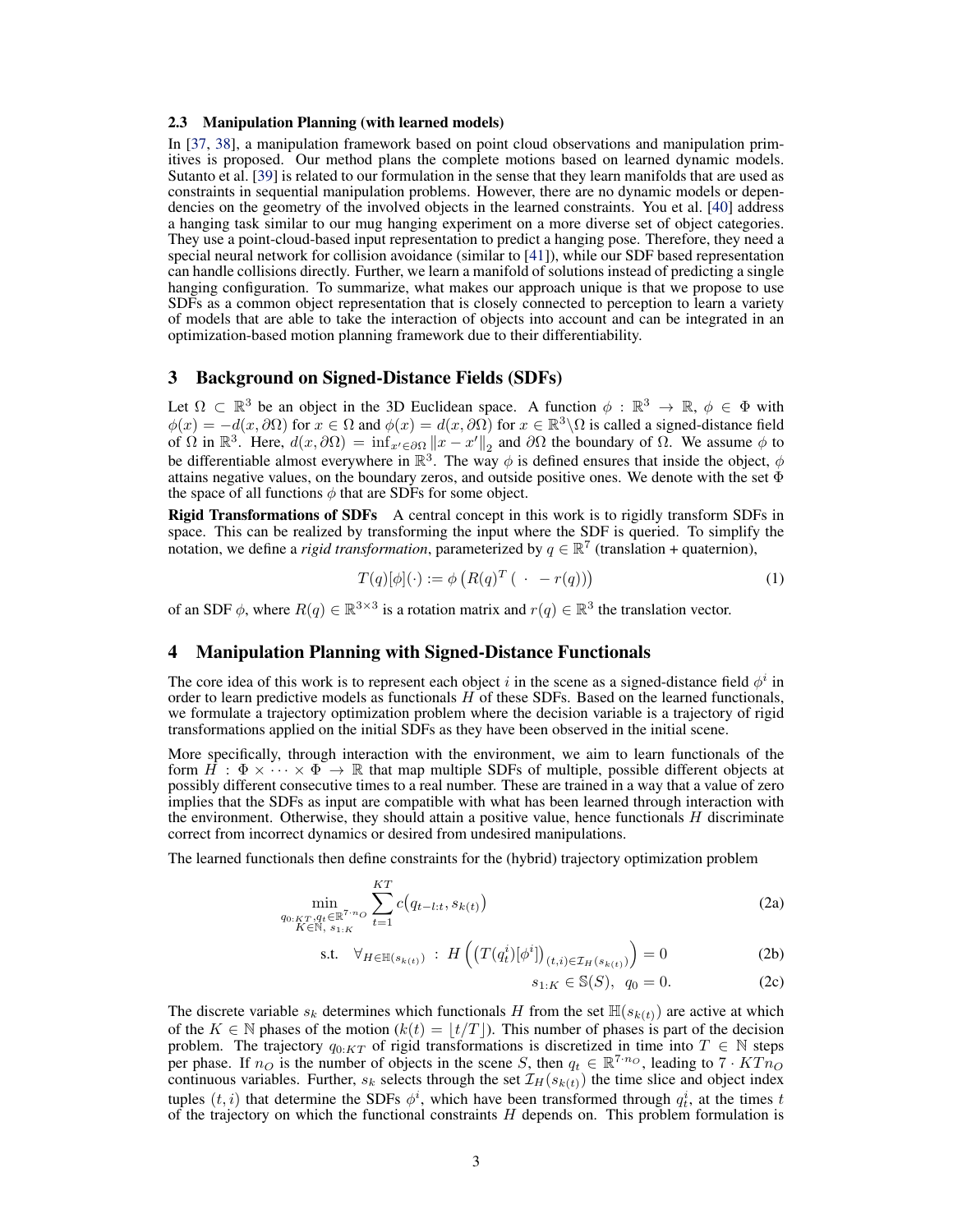<span id="page-3-0"></span>inspired by LGP [\[10\]](#page-8-0), but the constraints are replaced by learned functionals of SDFs. The set  $\mathbb{S}(\overline{S})$  contains all valid sequences  $s_1$ :<sub>K</sub> of such discrete variables for the scene S. The goal of the manipulation problem is specified through  $S(S)$  by  $s_K$  selecting a desired goal functional constraint that has to be fulfilled at the end  $q_{KT}$  of the trajectory. Solving [\(2\)](#page-2-0) therefore involves a tree search over nodes  $s_{1:K}$  such that the continuous optimization problem implied by the choice of  $s_{1:K}$  at a node of the tree is feasible. The role of  $q$  in the optimization problem is not absolute object poses, but rather rigid transformations applied to the SDFs  $\phi^i$  that represent the configurations of the objects as observed in the scene initially. With the term c, we can include regularizing motion costs. As will be described in sec. 5.1, the forward dynamic model we learn for pushing implies a constraint on the evolution of one object based on the motion of another object. Therefore, we only add motion costs to those degrees of freedom that can be interpreted as being controlled, meaning the motion of the other object. From the perspective of [\(2\)](#page-2-0), there is no explicit notion of controlled actions.

# 5 Deep Signed-Distance Functionals

This section presents two main types of models we propose. First, a way of learning forward dynamic models that predict the dynamics in SDF space based on the interaction between objects. Second, a kinematic success model that determines whether a static configuration of interacting SDFs leads to manipulation success. All functionals we consider are of the form  $H : \Phi \times \cdots \times \Phi \to \mathbb{R}$ , i.e. they only take the SDFs of interacting objects as input, there is no explicit notion of position, orientation, action etc. Therefore, the functionals can be used at arbitrary locations in space.

Bounding-Box To define most of the following functionals and those in sec. [6,](#page-4-0) we utilize a set  $\mathcal X$  with the property  $\Omega \subset \mathcal X \subset \mathbb R^3$  for all objects  $\Omega$  that are involved. This set should be large enough to cover the relevant workspace of the manipulation problem where the interaction between the objects should occur. A more detailed discussion about the role of  $\mathcal X$  can be found in sec. [5.3.](#page-4-0)

#### 5.1 Forward Dynamic Models

Generally, a forward model predicts future states/observations of a system given the current or additionally a history of states/observations. In the context of objects being represented solely as SDFs, we propose to learn a forward model  $F : \Phi \times \cdots \times \Phi \to \Phi$  that predicts the SDF of an object  $\phi_t^1$ at time step t based on a history of SDF observations of the object  $\phi_{t-l:t-1}^1$  until time  $t-1$  and the motion of another object  $\phi_{t-l:t}^2$  until time t. This means F as

$$
\phi_t^1(\cdot) = F\left[\phi_{t-l:t-1}^1, \phi_{t-l:t}^2\right](\cdot) \tag{3}
$$

is an SDF itself that can be queried in  $\mathbb{R}^3$ . Interactions between more than two objects are possible, but we focus on pair-interactions in the present work. If  $l = 1$ , F is a quasi-static model. Internally, F can be defined to either directly predict the SDF  $\phi_t^1$  as in (3) or the flow

$$
\phi_t^1(\cdot) = \phi_{t-1}^1(\cdot) + F_{\text{flow}} \left[ \phi_{t-l:t-1}^1, \phi_{t-l:t}^2 \right] (\cdot) \tag{4}
$$

from  $\phi_{t-1}^1$  to  $\phi_t^1$ . In both cases, the functional H for planning is then naturally defined as

$$
H_F(\phi_{t-l:t}^1, \phi_{t-l:t}^2) = \int_{\mathcal{X}} \left( \phi_t^1(x) - F[\phi_{t-l:t-1}^1, \phi_{t-l:t}^2](x) \right)^2 dx.
$$
 (5)

For a perfect model F, this functional  $H_F$  attains a zero value if and only if the evolution of  $\phi_{t-l:t}^1$ and  $\phi_{t-l:t}^2$  is compatible with the underlying physical process in the space X. Therefore, the loss function to train F is also (5) for a dataset  $D = \left\{ \left( \phi_{0:l}^1, \phi_{0:l}^2 \right)_i \right\}_{i=1}^n$  of such consecutive SDF motions of the two objects. Since  $F$  takes as input the complete SDFs of the objects and not just values like the distance between objects and their contact point locations, it can learn to reason not only about these quantities, but also the contact geometry, relative object movements, center of mass and inertial parameters (assuming an equal density of the objects), all of which are necessary quantities to represent the dynamics. This way,  $F$  inherently takes the geometry of the objects into account. Note that usually, forward models are understood in terms of a function that maps the current state (history) and an (abstract) action  $a$  to the next state. For SDFs, this would mean a model of the form  $\phi_t^1 = F[\phi_{t-l:t-1}^1, a_{t-1}]$ . In our case, however, there is no notion of an abstract action, instead, our formulation learns a generic model of the interaction between two objects, where the motion of one object  $(\phi^2)$  influences the other  $(\phi^1)$ . Therefore, while the transformation applied to  $\phi^2$ can be interpreted as an action, the model has no action as input and hence can deal with different geometries of  $\phi^2$ , which is not possible in case of an abstract action without  $\phi^2$  also being an input.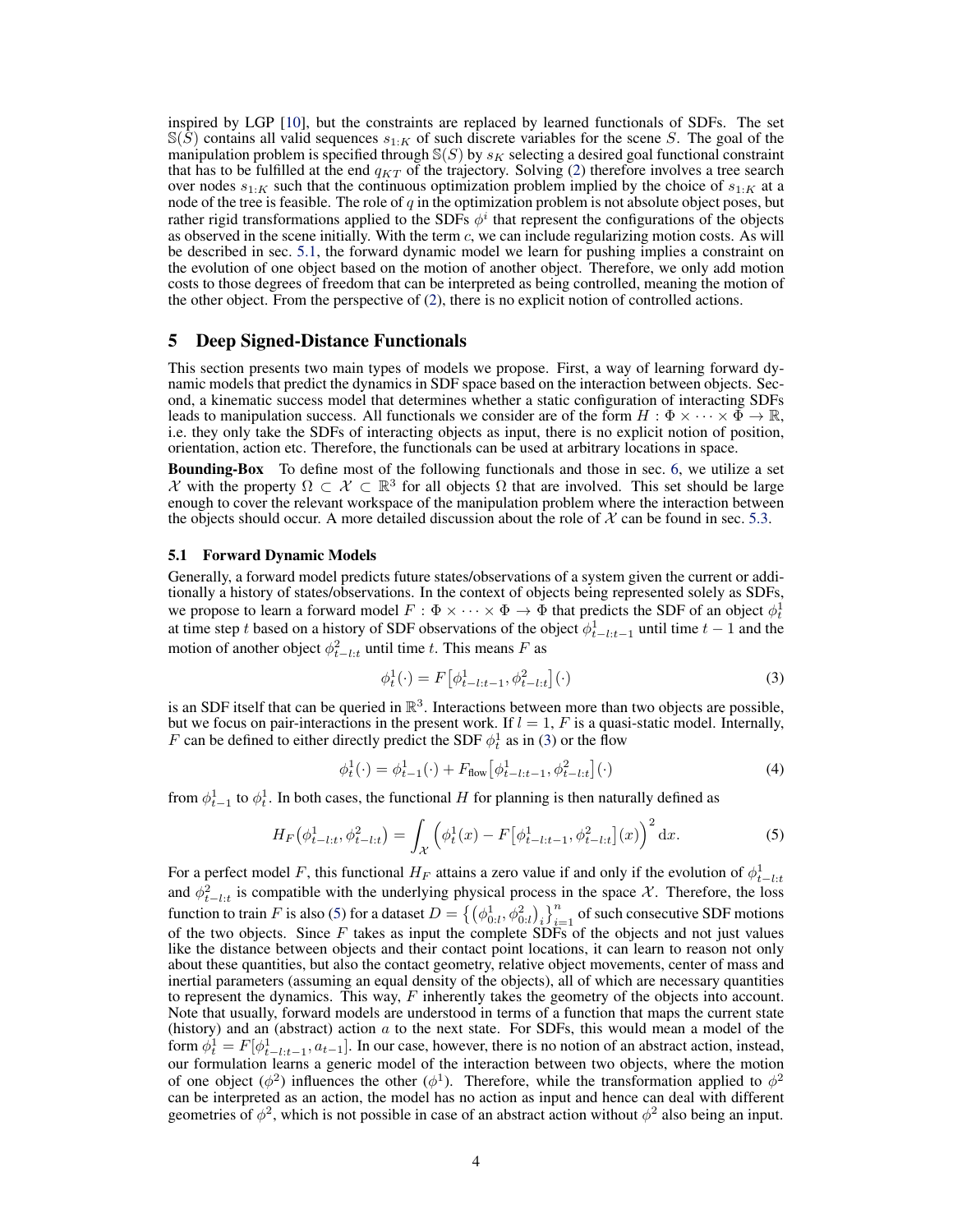#### <span id="page-4-0"></span>5.2 Kinematic Success Models

Many tasks in manipulation planning can be specified in terms of static success models instead of a full forward dynamics model. We call a model that predicts whether a configuration of potentially multiple SDFs at the same time slice leads to manipulation success a kinematic success model. Assume through interaction with the environment, a dataset  $D = \{(\phi^j)_{j \in \mathcal{I}_i}, y^i\}_{i=1}^n$  of SDFs representing  $|\mathcal{I}_i|$  many objects has been obtained with  $y^i = 1$  indicating that the configuration of SDFs leads to manipulation success,  $y^i = 0$  to failure. Then learning H is similar to a classification problem, where  $H((\phi^i)_{i\in\mathcal{I}})=0$  implies success prediction. This way, H can model a manifold of feasible configurations and not only a single solution. See sec. [F](#page--1-0) for details (loss function etc.).

#### 5.3 Learning Functionals with Neural Networks

So far, we have not discussed how functionals of the form  $H : \Phi \times \cdots \times \Phi \to \mathbb{R}$  can be learned or even queried in the first place with usual function approximators like neural networks, since, in general, the neural network would have to take functions as infinite dimensional objects as input. To approximate this, we choose in this work the straight-forward approach by evaluating  $\phi \in \Phi$  on a discretized version of the set  $\mathcal{X}$ , denoted by  $\mathcal{X}_h$ . As discussed previously, the set  $\mathcal{X}$  should cover the relevant region of the workspace where the interaction between the objects takes place. We specifically do not assume  $\mathcal X$  to be aligned or perfectly centered with the objects that are involved. This way, the dynamics model from sec. [5.1](#page-3-0) can be realized by

$$
F[\phi_{t-l:t-1}^1, \phi_{t-l:t}^2](x) \approx F_{\theta}(\phi_{t-l:t-1}^1(\mathcal{X}_h), \phi_{t-l:t}^2(\mathcal{X}_h), x)
$$
(6)

with  $F_{\theta}$  being usual neural network architectures. During training, the integral in [\(5\)](#page-3-0) is approximated over the same discretized  $\mathcal{X}_h$  for simplicity. Hence, the dataset to train F can contain the SDF observations at the grid points of  $\mathcal{X}_h$  only. However,  $F_\theta$  still approximates an SDF which can be queried at arbitrary  $x \in \mathbb{R}^3$  and does not only predict the values on the grid points. For general functionals H, the evaluation is analogous, i.e.  $H((\phi^i)_{i \in \mathcal{I}}) \approx H_\theta((\phi^i(\mathcal{X}_h))_{i \in \mathcal{I}})$ . Technically,  $\mathcal{X}_h \subset \mathbb{R}^{d \times h \times w}$ is a regular grid which allows us to encode  $\phi(\mathcal{X}_h)$  using 2D or 3D convolutions. In contrast to an occupancy grid, the evaluation of  $\phi(\mathcal{X}_h)$  contains more information about the object than whether there is an object at the grid point or not. Note that the differentiabilty of  $H((T(q^i)[\phi^i(\mathcal{X}_h)])_{i\in\mathcal{I}})$ 

with respect to  $q<sup>i</sup>$  is maintained, which is another advantage of representing such models as functionals of SDF functions evaluated on a grid instead of static values on a grid. During training, it is sufficient to only have the SDF values evaluated on a gird, no other information like actions or velocity/pose estimations are needed.

# 6 Task Constraint Functionals

Here we present analytical functionals of SDFs that are useful to specify goals of a manipulation problem or other task aspects. These functionals are general as a direct consequence of our object representations being SDFs. Therefore, there is no advantage or need to learn these given the SDFs.

#### 6.1 Pair-Collision between Objects

Collision avoidance is an inherent part of many task specifications. Given two SDFs  $\phi_1, \phi_2$ , we can measure whether they are in collision via their overlap integral

$$
H_{\text{coll}}(\phi_1, \phi_2) = \int_{\mathcal{X}} \left[ \phi_1(x) < 0 \right] \left[ \phi_2(x) < 0 \right] \, \mathrm{d}x. \tag{7}
$$

The indicator bracket  $[\cdot]$  means  $[P] = 1$  if P is true, otherwise  $[P] = 0$ . The integral in (7) integrates over the space where both SDFs are negative at the same time, which is only the case if the two objects overlap, hence are in collision. The gradients of (7) are smoothed using the sigmoid function  $\sigma(z) = \frac{1}{1 + \exp(-z)}$ , i.e.  $[\phi_{1,2}(x) < 0] = \sigma(-a\phi_{1,2}(x))$  with a parameter  $a > 0$ .

#### 6.2 Goal Region

If part of the task specification is that an object  $\phi_1$  is fully contained inside the boundary of another object  $\phi_q$ , called the goal region, then a similar integral as for the pair-collision can be utilized

$$
H_g(\phi_1, \phi_g) = \int_{\mathcal{X}} \left[ \phi_1(x) < 0 \right] \left[ \phi_g(x) > 0 \right] \mathrm{d}x \approx \int_{\mathcal{X}} \sigma \left( -a \phi_1(x) \right) \sigma \left( a \phi_g(x) \right) \mathrm{d}x. \tag{8}
$$

Here, points outside of the goal region that are inside the object count towards the integral.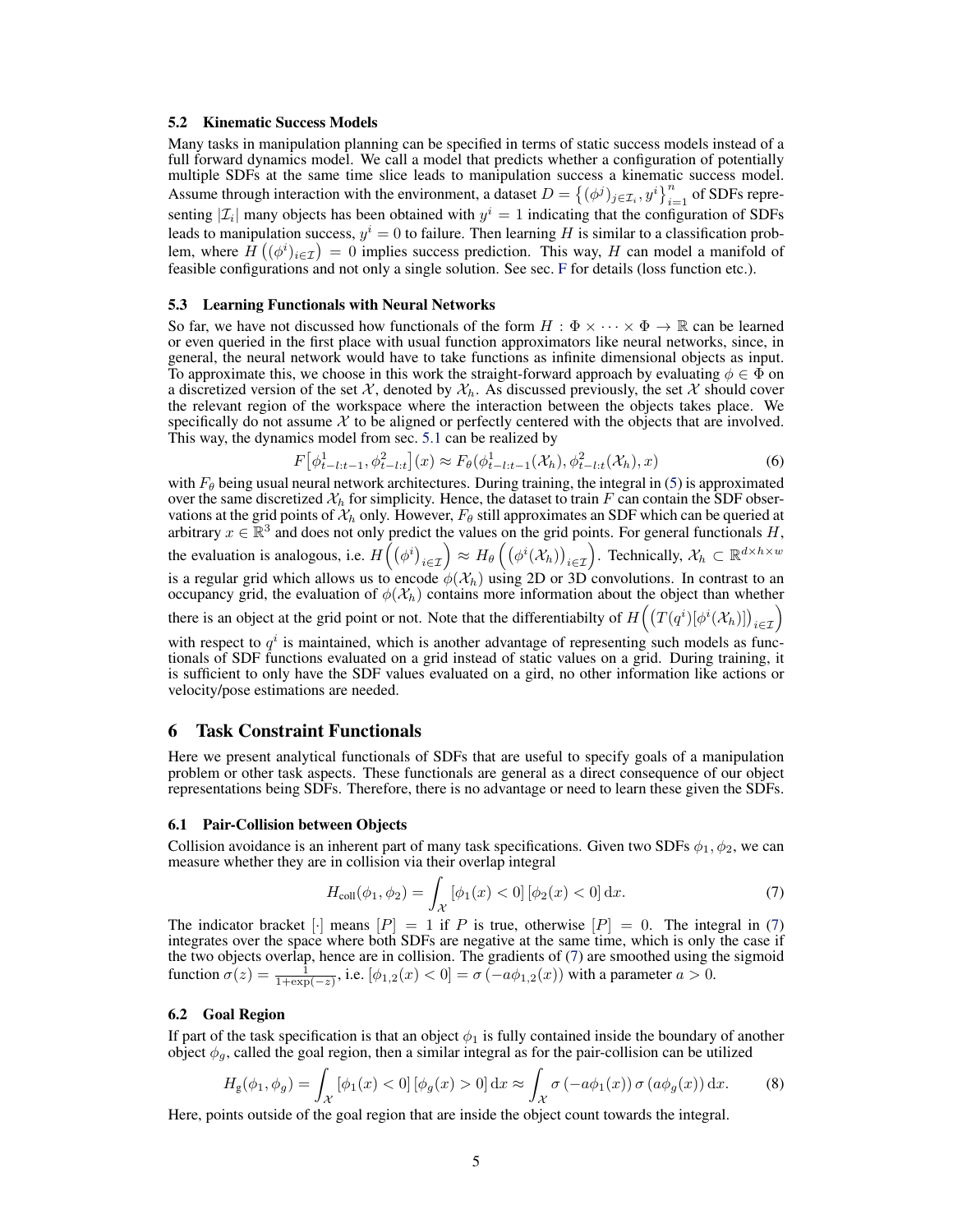<span id="page-5-0"></span>

|                                        | solution  |       | success total scenes |
|----------------------------------------|-----------|-------|----------------------|
|                                        | found     | rate  | solved               |
| $SDF opt. + sampling$                  | 98.7%     | 88.5% | 87.3%                |
| SDF opt. only                          | 51.3%     | 93.5% | 47.3%                |
| SDF sampling only $\kappa_1$           | 83.8%     | 82.3% | 68.9%                |
| occupancy $\psi$ , sampling $\kappa_3$ | 100.0%    | 34.0% | 34.0%                |
| pointnet++, sampling $\kappa_1$        | $100.0\%$ | 82.0% | 52.0%                |

Table 1: Success rates of mug hanging experiment. Total scenes solved means the percentage of scenes in the evaluation dataset for which a solution was found that is not in collision

Figure 1: Found solution configurations by the optimizer using the learned model.

# and is stable when dropped. Only best results for each object representation shown. Full results see Tab. [3](#page--1-0) and sec. [A.5.](#page--1-0)

# 6.3 Establishing Contact between Objects

Establishing and maintaining contact between objects is central for many manipulation tasks. One way to model that the distance between two objects  $\phi_1$  and  $\phi_2$  should be zero is via the functional

$$
H_{\text{PoC}}(\phi_1, \phi_2) = \min_{p \in \mathcal{X}} |\phi_1(p)| + |\phi_2(p)|. \tag{9}
$$

# 7 Experiments

# 7.1 Mug-Hanging: Kinematic Success Model

In this experiment, we want to find rigid transformations applied on observed mugs of different shapes in a scene to hang them stably on hooks of different types. The functional  $H_{\text{hang}}$  is therefore a kinematic success model that takes the SDFs of the mug and the hook as input. To generate data to learn  $H_{\text{hang}}$ , we randomly sample scenes of different mug and hook shapes (1600 scenes for training, 400 for testing and 150 for evaluation). See Fig. [15](#page--1-0) for examples of mugs and hooks in the evaluation data. Then we sample for each scene in the training and test data the position and orientation of the mug uniformly in the bounding box  $X$  until at least one successful configuration has been obtained where the mug does not fall on the ground when being dropped from the sampled configuration while at the same time not being in collision with the hook. We use Bullet [\[42\]](#page-10-0) to simulate the dropping. In total, 20 configurations per scene are generated. Since sampling a successful configuration is a rare event, for the majority of the scenes, only one successful and 19 failure configurations are contained in the training and test data, making learning challenging. Another challenge of this task is that the model has to reason about both the hook and mug geometry jointly. Formulating an analytical model, e.g. on a mesh-based object representation, to model this constraint is non-trivial.

# 7.1.1 Performance with Optimization

Fig. 1 shows solution configurations found by our model  $H_{\text{hang}}$  as an optimization objective. Interestingly, the solutions not always contain the intuitive solution, but also ones where other parts of the hook are being utilized (middle column in Fig. 1). The optimization problem [\(2\)](#page-2-0) to solve this mug hanging problem has two objectives, the learned kinematic success functional  $H_{\text{hang}}$  and the pair-collision  $H_{\text{coll}}$  from sec. [6.1.](#page-4-0) While in principle  $H_{\text{hang}}$  also learns to avoid collisions, we found that the robustness in avoiding collisions increases when including  $H_{\text{coll}}$ . The learned functional  $H<sub>hang</sub>$  is, in general, non-convex in the rigid transformation q of the mug. Therefore, we observed that gradient-based optimization is not sufficient for the optimizer to find a feasible solution, i.e. where  $H_{\text{hang}}$  predicts zero, in every instance [\[43\]](#page-10-0). To overcome this issue, we restart the optimization procedure up to 20 times with a randomly sampled initial guess of the mug in  $\mathcal{X}$ . Fig. [16](#page--1-0) shows an example of a sampled initial configuration from which the optimizer is started (left), then the optimized configuration (middle) and finally, the configuration after simulation. Tab. 1 shows the success rates on the evaluation scenes. As one can see, for the proposed approach where objects are represented as SDFs using optimization and sampling, in 98.7% of the evaluation scenes, a solution is found where  $H_{\text{hang}}$  predicts success and no collision is violated (first column). Out of these, 88.5% are stable configurations (checked by simulation) and the optimized configuration of the mug is collision free with the hook, leading to 87.3% total solved scenes (last column). When the optimization is run only once (second row), then only in 51.3% of the cases it converges to a feasible solution.

#### 7.1.2 Comparison to Sampling, Point-Cloud and Occupancy Measure Representations

This section shows that learning a kinematic success model based on the proposed SDF object representation outperforms other representations (point-clouds and occupancy measures) and further highlights the advantage of the models learned with SDFs providing useful gradients by comparing it to sampling without optimization. For full results, refer to sec. [A](#page--1-0) and Tab. [3.](#page--1-0) The sampling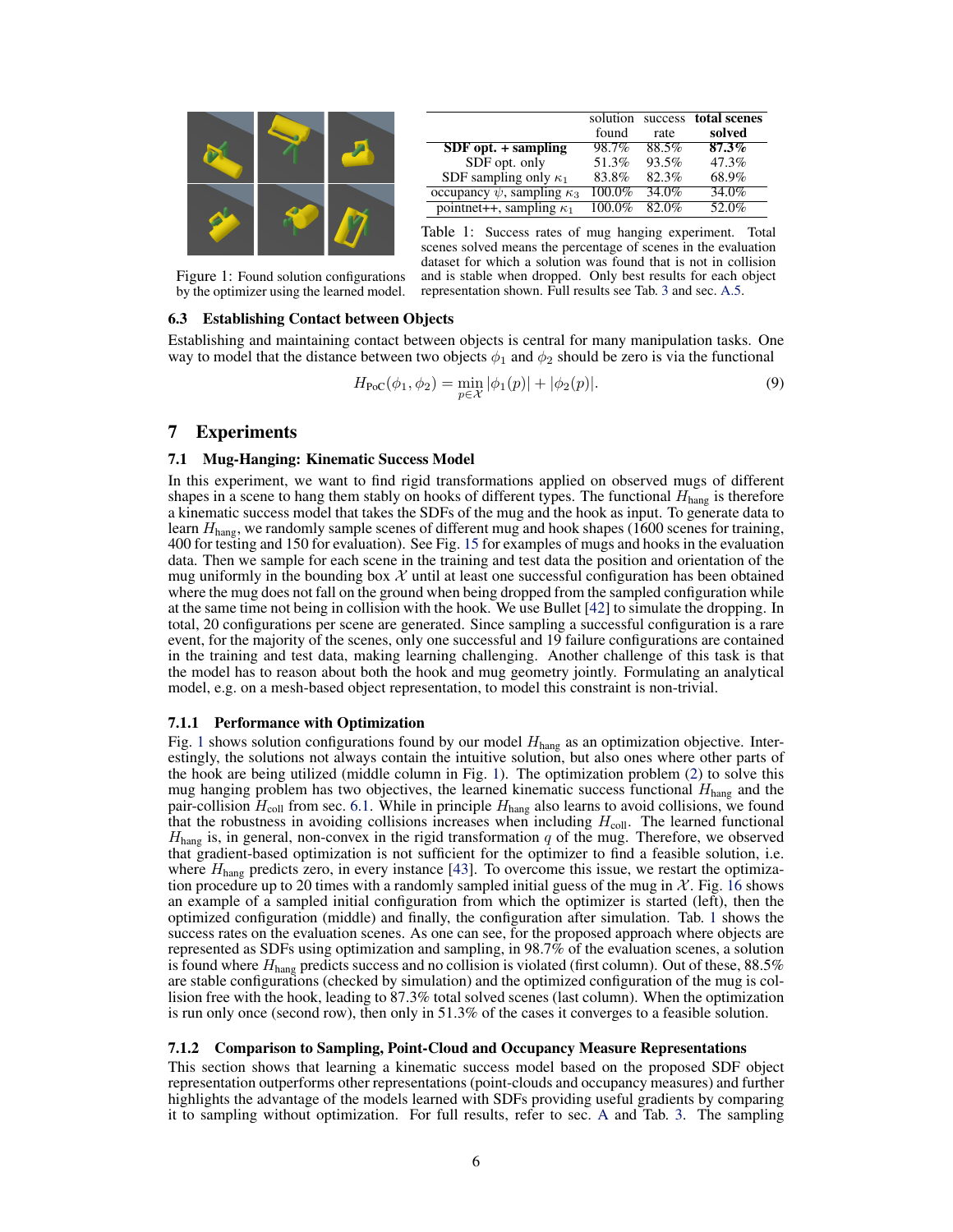<span id="page-6-0"></span>

Figure 2: Different pushing scenarios in evaluation dataset. Yellow is the pusher, green the goal region and light blue the object. The two images from the right show out-of-distribution generalization shapes.

approach draws relative transformations of the mugs uniformly in  $X$  until the evaluation with the learned  $H<sub>hang</sub>$  and the collision functional  $H<sub>coll</sub>$  predicts a successful and collision free configuration with a threshold  $\kappa$ . As one can see in Tab. [1](#page-5-0) and Tab. [3,](#page--1-0) our proposed approach has a significantly higher performance (87.3%) compared to the best threshold for pure sampling with SDF (68.9%) and the best of the other object representations (34% with occupancy measure, 52% with point-cloud).

# 7.2 Pushing Objects on a Table: Dynamic Model

In this experiment, we consider the task of pushing boxes and L-shaped objects of different dimensions with a spherical pusher of different radii into a goal region  $\phi_q$  on a table. Fig. 2 visualizes typical objects, pushers and goal regions. The goal region has to be large enough that all possible objects fit. We again use Bullet as a simulator to generate data to train a dynamics model of the from described in sec. [5.1](#page-3-0) with  $l = 1$ , i.e.  $H_F$  is a function of four SDFs  $\phi_t^1, \phi_{t-1}^1$  (object) and  $\phi_t^2$ ,  $\phi_{t-1}^2$  (pusher). In total, 14975 different scenes (including shapes and initial configuration) are sampled where random push actions biased roughly towards the object center are applied until the object leaves the table. Since the dynamics and interaction of the objects in this scenario can be described in the 2D plane, the 3D signed distance functions of the objects are evaluated in the 2D set  $X_h \in \mathbb{R}^{140 \times 140}$  only. Therefore, the model F predicts the dynamics of  $\phi^1$  in this 2D projection.

# 7.2.1 Forward Prediction Error

Tab. 2 shows the one-step prediction error on the evaluation dataset for the flow model  $F_{flow}$  [\(4\)](#page-3-0) and the direct SDF prediction  $F(3)$  $F(3)$ . The way we utilize the model within the trajectory optimization problem never asks for predictions more than one step into the future. We

|                           |                | contact phase no contact phase |
|---------------------------|----------------|--------------------------------|
| $F_{\text{flow}}$         | $3.4 \pm 1.6$  | $1.4 + 1.8$                    |
| F                         | $5.8 \pm 1.7$  | $5.2 \pm 1.6$                  |
| $\phi_t^1 = \phi_{t-1}^1$ | $10.8 \pm 3.4$ | $\mathbf{\Omega}$              |

Table 2: RMSE [mm] on evaluation dataset.

train one single dynamics model for both box and L-shaped objects and different pushers. The prediction error is the RMSE of predicting the correct SDF values in  $\mathcal{X}_h$ . The last row shows the error if the model would simply predict the next state as the last state of the object. As one can see,  $F_{flow}$ achieves a lower error than  $\overline{F}$ . This is due to  $F$  having to predict the complete SDF, while  $F_{\text{flow}}$  only the flow. In phases of the motion where there is no contact between the object and the pusher, both models  $F_{\text{flow}}$  and F have to learn that the object should not move (and F has to predict the complete SDF in this case as well), which is also non-trivial, but they accomplish this with low error.

#### 7.2.2 Comparison to other Object Representations (Point-Cloud and Occupancy Measure)

In sec. [A.6.1](#page--1-0) and sec. [A.6.2](#page--1-0) we present and explain a comparison of the forward prediction error between models learned with object representations being SDFs, occupancy measures and pointclouds. As shown in Tab. [4](#page--1-0) and Tab. [5,](#page--1-0) models learned with the SDF representation outperform models based on point-clouds and occupancy measures in their predictive performance. Further, in Tab. [5](#page--1-0) and sec. [A.4,](#page--1-0) we also show that one can learn image conditioned SDFs and dynamic models on top of the learned SDF simultaneously with no noticeable performance degradation.

#### 7.2.3 Planning with the Learned Model and Execution Performance

Having learned the pushing dynamics prediction model, we now utilize it within [\(2\)](#page-2-0) to solve the task of pushing the object into the goal region. There are four constraints. First, the dynamics model  $H_F$ and, second, the goal region  $H_g$ . While this seems to be enough to specify the problem fully, we add two additional constraints,  $H_{\text{coll}}$  and  $H_{\text{PoC}}$ . The discrete variable  $s_k$  of [\(2\)](#page-2-0) decides whether there are one or two push phases. Only in a push phase,  $H_{PoC}$  is active.  $H_{coll}$  is always active. Similarly to the mug hanging experiment, local minima are a core issue as well. Therefore, we initialize the pusher position at phase 1 or 2 on a set of 4 different points around the object. These 4 points around the object are always the same in all scenarios, no matter of the size, shape or orientation of the object. Compared to other approaches where the action space has to be chosen much more carefully, we believe that this is a rather weak prior. The initialization also does not start from contact with the object or similar, because our problem contains the challenge of contact establishment and possible breakage to push from a different side to achieve the goal. Therefore, due to this initialization, there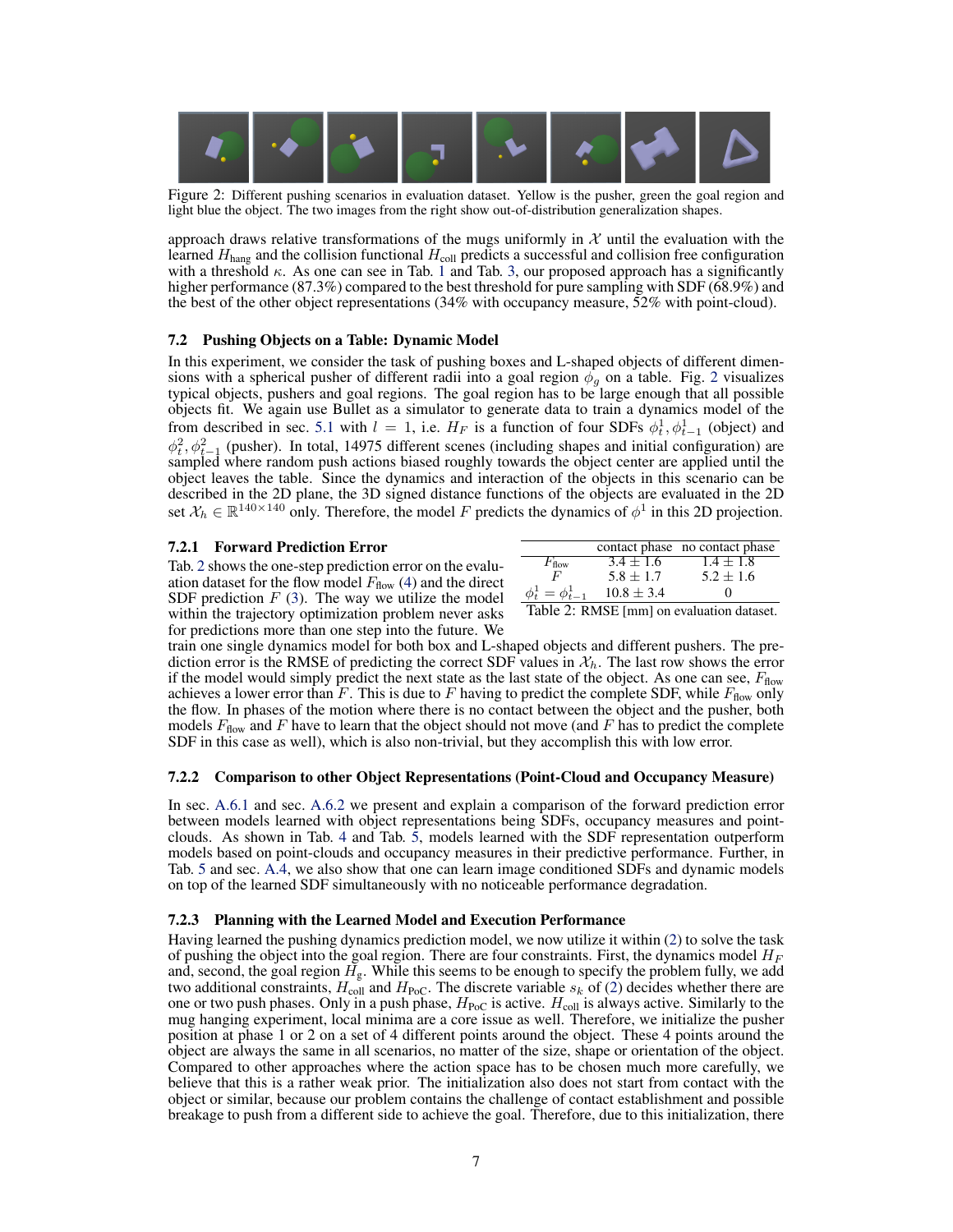

Figure 3: Pushing performance on evaluation scenes in terms of the amount of  $\phi^1$  that is inside of the goal region at the end of the execution. A value of 1 means that the object is fully contained in the goal region.



Figure 4: Generalization experiments for pushing scenario. Left: interaction between three objects to solve the task. Middle: the goal is that the right robot arm touches the object. Right: the two robots have to collaborate to push the object into the goal region, which would not be possible with one arm alone.

are 20 different optimization problems we solve for each scene (4 for one pushing phase,  $4<sup>2</sup>$  for two pushing phases). To evaluate the performance, we execute the planning result with the least constraint violation and cost *open-loop* in the simulator. Despite the fact that pushing is unstable over long-horizons, our proposed approach achieves a high performance. As shown in Fig. 3, which plots the amount of the object that is inside of the goal region at the end of the execution, using the learned  $F_{flow}$ , the approach achieves 99.7% (median) coverage of the object inside the goal region on box pushing and 98.4% (median) on the L-shaped objects (50 evaluation scenes each). Please note that, although the goal region for small objects seems large, the optimizer usually moves the object until it is just barely inside the goal region and not any further. Therefore, even very small deviations during the open-loop execution already lead to some parts sticking out. For the larger objects in the evaluation scenes, the goal region is barely large enough. With the direct  $F$ , the performance is a bit worse, but still high (median 96.6% for boxes, 91.5% for L-shaped objects).

Sec. [B](#page--1-0) demonstrates that our proposed SDF framework outperforms an approach where the optimization problem is formulated for objects represented as meshes and the analytic dynamic model from [\[13\]](#page-8-0) for the pushing dynamics. Refer to Fig. [6](#page--1-0) for quantitative results. Finally, in sec. [A.6.3](#page--1-0) and Fig. [5](#page--1-0) we investigate the importance of models learned on top of SDF representations providing useful gradients for planning in comparison to models with point-clouds and occupancy measures.

#### 7.2.4 Ablation Study

Sec. [D](#page--1-0) presents an ablation study regarding the importance of the additional objectives  $H_{\text{coll}}$  and  $H_{PoC}$  in the optimization problem. Results in Fig. [11](#page--1-0) show that while it is possible to solve the scenes without them, the performance greatly increases if they are part of the problem formulation.

#### 7.2.5 Generalization to Out-of-Distribution Shapes, Multiple Objects, and Robots

In sec. [C.1,](#page--1-0) we demonstrate that the framework and the learned model generalizes to shapes beyond the training distribution. See Fig. [2](#page-6-0) and Fig. [7](#page--1-0) for those shapes. Quantitative results presented in Tab. [6](#page--1-0) and Fig. [8](#page--1-0) indicate that the model achieves both high prediction accuracy and high performance when used for planning. Furthermore, as seen in Tab. [6,](#page--1-0) a model learned with SDFs generalizes significantly better than with point-clouds, also relative to the results obtained on-distribution. We further show in sec. [C.3](#page--1-0) and sec. [C.2](#page--1-0) that the framework is capable of generalizing to scenes that contain obstacles (Fig. [10\)](#page--1-0) and a scenario where three objects interact in order to solve the task (Fig. [9](#page--1-0) and Fig. 4). Finally, in sec. [E](#page--1-0) we demonstrate multiple scenarios where the learned pushing dynamics model is embedded into a scene that contains robots. All these generalization experiments require no change in the methodology or to learn a new model, showing the generality and versatility of our proposed framework. For more details, refer to the respective sections in the appendix.

# 8 Conclusion

In this work, we have shown that the constraints of a trajectory optimization problem for solving manipulation problems can be formulated in terms of learned functionals of SDFs only. SDFs can serve as a *common* object representation across completely different tasks. The functionals can naturally model the interaction between objects of arbitrary shapes and can be learned directly from SDF observations, which is closely connected to perception. We have shown that learning models on top of SDFs outperform other object representations like point-clouds and occupancy measures both in terms of prediction accuracy and the ability to plan. The greatest challenge of our framework are local minima of the resulting trajectory optimization problem. While sampling strategies for initial guesses can mitigate this to some extend, it is an issue, which is not unique to our approach, but many nonlinear trajectory optimization formulations. While we have considered rigid objects in this work only, we believe that the proposed approach can be extended to deformables as well.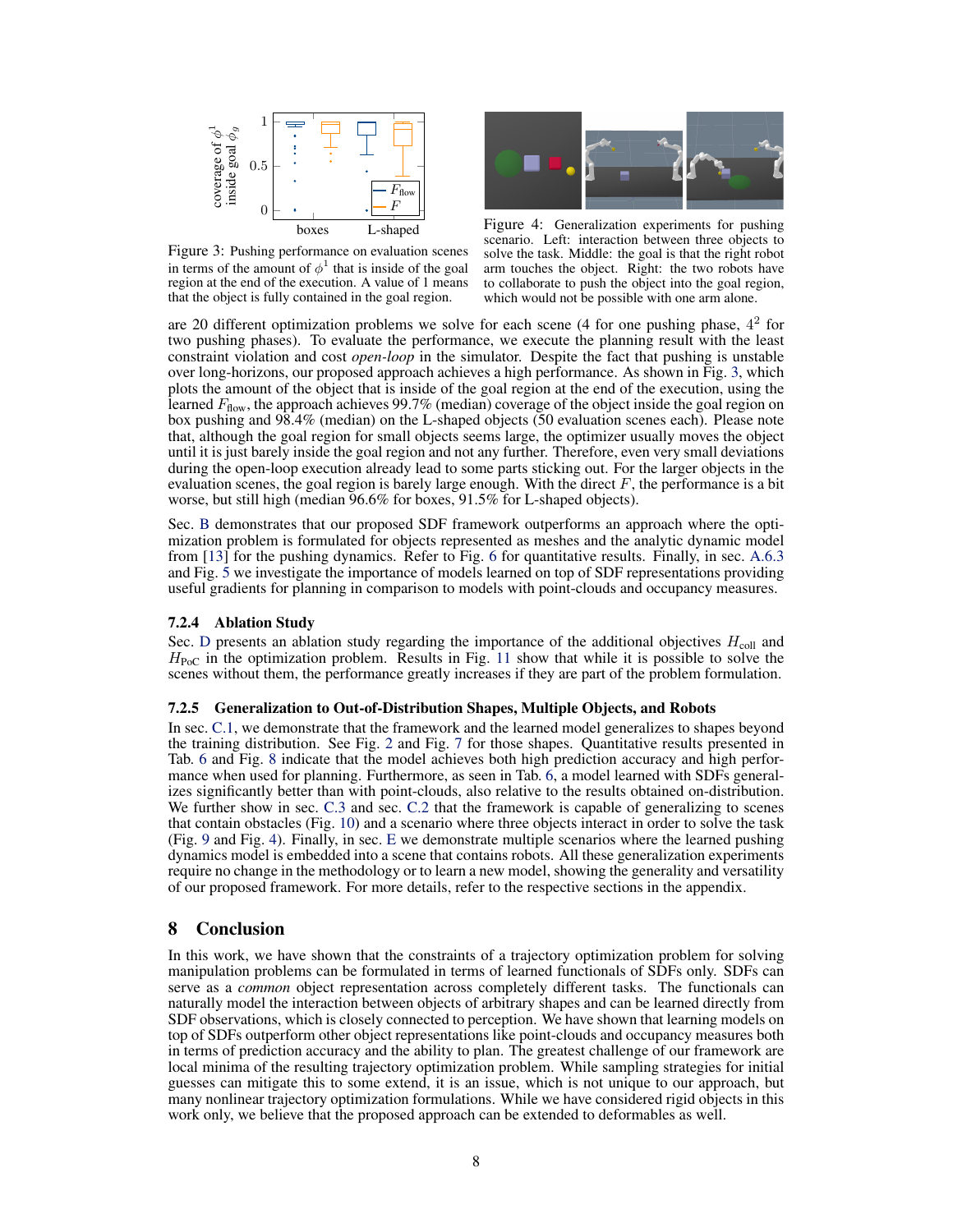#### <span id="page-8-0"></span>Acknowledgments

Danny Driess thanks the International Max-Planck Research School for Intelligent Systems (IMPRS-IS) for the support. This research has been supported by the German Research Foundation (DFG) under Germany's Excellence Strategy – EXC 2002/1–390523135 "Science of Intelligence". The authors thank the anonymous reviewers for their comments.

# References

- [1] D. Driess, J.-S. Ha, R. Tedrake, and M. Toussaint. Learning geometric reasoning and control for long-horizon tasks from visual input. In *Proc. of the IEEE Int. Conf. on Robotics and Automation (ICRA)*, 2021.
- [2] C. R. Garrett, R. Chitnis, R. Holladay, B. Kim, T. Silver, L. P. Kaelbling, and T. Lozano-Pérez. Integrated task and motion planning. *Annual review of control, robotics, and autonomous systems*, 2021.
- [3] L. P. Kaelbling and T. Lozano-Perez. Hierarchical planning in the now. In ´ *Proc. of the IEEE International Conference on Robotics and Automation (ICRA)*, 2011.
- [4] S. Srivastava, E. Fang, L. Riano, R. Chitnis, S. J. Russell, and P. Abbeel. Combined task and motion planning through an extensible planner-independent interface layer. In *Proc. of the Int. Conf. on Robotics and Automation (ICRA)*, 2014.
- [5] N. T. Dantam, Z. K. Kingston, S. Chaudhuri, and L. E. Kavraki. An incremental constraintbased framework for task and motion planning. *International Journal on Robotics Research*, 2018.
- [6] V. N. Hartmann, O. S. Oguz, D. Driess, M. Toussaint, and A. Menges. Robust task and motion planning for long-horizon architectural construction planning. arXiv:2003.07754, 2020.
- [7] D. Driess, J.-S. Ha, and M. Toussaint. Deep visual reasoning: Learning to predict action sequences for task and motion planning from an initial scene image. *arXiv:2006.05398*, 2020.
- [8] I. Mordatch, E. Todorov, and Z. Popović. Discovery of complex behaviors through contactinvariant optimization. *ACM Transactions on Graphics (TOG)*, 31(4):1–8, 2012.
- [9] M. Posa, C. Cantu, and R. Tedrake. A direct method for trajectory optimization of rigid bodies through contact. *The International Journal of Robotics Research*, 33(1):69–81, 2014.
- [10] M. Toussaint, K. R. Allen, K. A. Smith, and J. B. Tenenbaum. Differentiable physics and stable modes for tool-use and manipulation planning. In *Robotics: Science and Systems*, 2018.
- [11] F. R. Hogan, E. R. Grau, and A. Rodriguez. Reactive planar manipulation with convex hybrid MPC. In *Int. Conf. on Robotics and Automation (ICRA)*, 2018.
- [12] N. Doshi, F. R. Hogan, and A. Rodriguez. Hybrid differential dynamic programming for planar manipulation primitive. In *Int. Conf. on Robotics and Automation (ICRA)*, 2020.
- [13] M. Toussaint, J.-S. Ha, and D. Driess. Describing physics for physical reasoning: Force-based sequential manipulation planning. *IEEE Robotics and Automation Letters*, 2020.
- [14] D. Driess, J.-S. Ha, and M. Toussaint. Learning to solve sequential physical reasoning problems from a scene image. *The International Journal of Robotics Research*, to appear.
- [15] Z. Chen and H. Zhang. Learning implicit fields for generative shape modeling. In *Proceedings of the IEEE/CVF Conference on Computer Vision and Pattern Recognition*, 2019.
- [16] S. Liu, S. Saito, W. Chen, and H. Li. Learning to infer implicit surfaces without 3d supervision. *arXiv preprint arXiv:1911.00767*, 2019.
- [17] L. Mescheder, M. Oechsle, M. Niemeyer, S. Nowozin, and A. Geiger. Occupancy networks: Learning 3d reconstruction in function space. In *Proceedings IEEE Conf. on Computer Vision and Pattern Recognition (CVPR)*, 2019.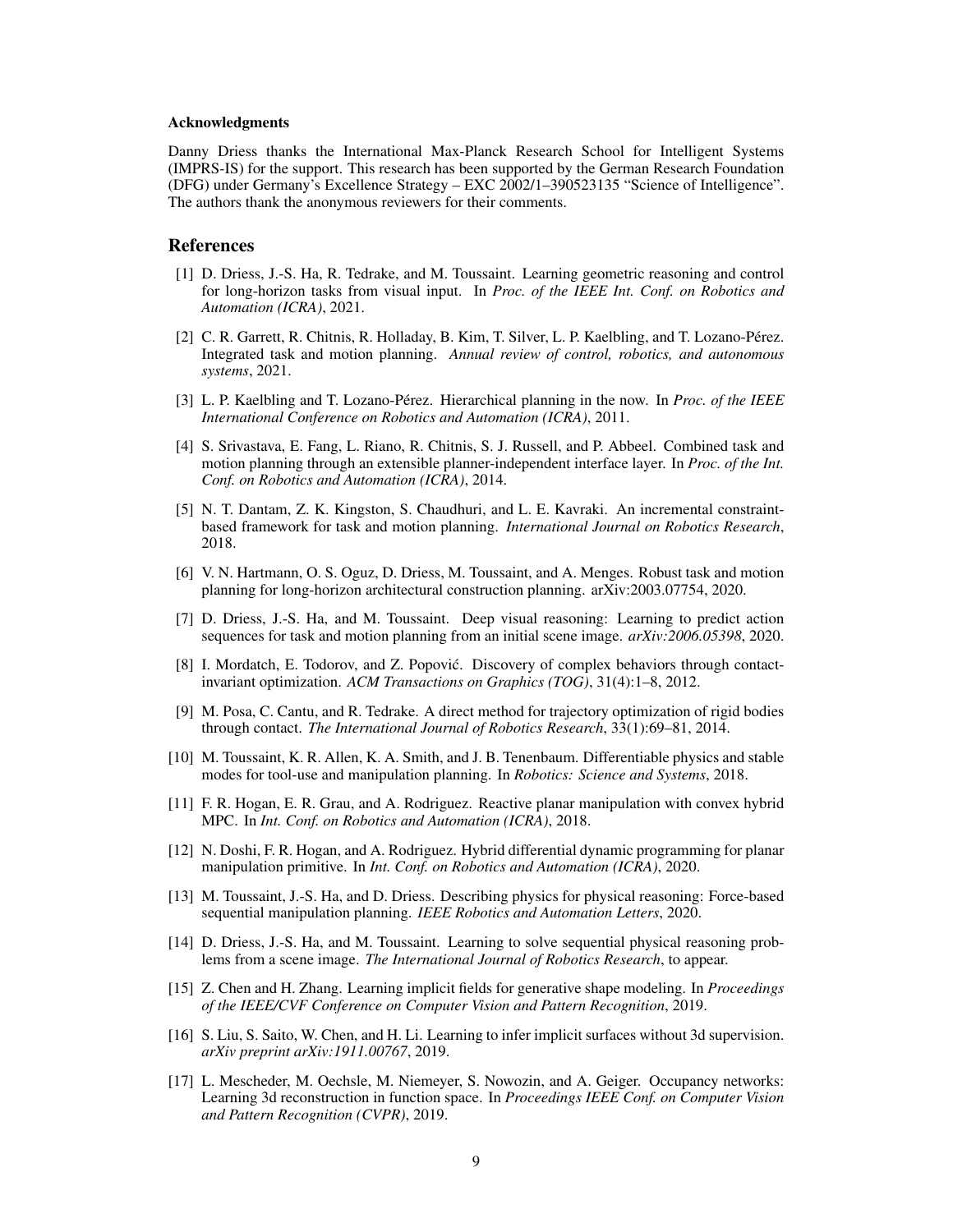- <span id="page-9-0"></span>[18] J. J. Park, P. Florence, J. Straub, R. Newcombe, and S. Lovegrove. Deepsdf: Learning continuous signed distance functions for shape representation. In *The IEEE Conference on Computer Vision and Pattern Recognition (CVPR)*, June 2019.
- [19] V. Sitzmann, E. R. Chan, R. Tucker, N. Snavely, and G. Wetzstein. Metasdf: Meta-learning signed distance functions. In *arXiv*, 2020.
- [20] M. Atzmon and Y. Lipman. Sal: Sign agnostic learning of shapes from raw data. In *IEEE/CVF Conference on Computer Vision and Pattern Recognition (CVPR)*, June 2020.
- [21] C. Jiang, A. Sud, A. Makadia, J. Huang, M. Nießner, T. Funkhouser, et al. Local implicit grid representations for 3d scenes. In *Proceedings of the IEEE/CVF Conference on Computer Vision and Pattern Recognition*, pages 6001–6010, 2020.
- [22] M. Macklin, K. Erleben, M. Muller, N. Chentanez, S. Jeschke, and Z. Corse. Local optimiza- ¨ tion for robust signed distance field collision. *Proceedings of the ACM on Computer Graphics and Interactive Techniques*, 2020.
- [23] A. Fuhrmann and G. Sobottka. Distance fields for rapid collision detection in physically based modeling. 2003.
- [24] K. Hauser. Semi-infinite programming for trajectory optimization with non-convex obstacles. *The International Journal of Robotics Research*, 2018.
- [25] M. Zhang and K. Hauser. Semi-infinite programming with complementarity constraints for pose optimization with pervasive contact. In *IEEE International Conference on Robotics and Automation*, 2021.
- [26] S. Pfrommer, M. Halm, and M. Posa. Contactnets: Learning of discontinuous contact dynamics with smooth, implicit representations. *Conference on Robot Learning*, 2020.
- [27] M. Breyer, J. J. Chung, L. Ott, S. Roland, and N. Juan. Volumetric grasping network: Real-time 6 dof grasp detection in clutter. In *Conference on Robot Learning*, 2020.
- [28] Z. Jiang, Y. Zhu, M. Svetlik, K. Fang, and Y. Zhu. Synergies between affordance and geometry: 6-dof grasp detection via implicit representations. *arXiv preprint arXiv:2104.01542*, 2021.
- [29] M. Van der Merwe, Q. Lu, B. Sundaralingam, M. Matak, and T. Hermans. Learning continuous 3d reconstructions for geometrically aware grasping. In *Int. Conf. on Robotics and Automation (ICRA)*, 2020.
- [30] F. Ebert, C. Finn, S. Dasari, A. Xie, A. Lee, and S. Levine. Visual foresight: Model-based deep reinforcement learning for vision-based robotic control. *arXiv:1812.00568*, 2018.
- [31] R. Kandukuri, J. Achterhold, M. Moeller, and J. Stueckler. Learning to identify physical parameters from video using differentiable physics. In *Pattern Recognition: 42nd DAGM German Conference*, 2021.
- [32] Z. Xu, J. Wu, A. Zeng, J. B. Tenenbaum, and S. Song. Densephysnet: Learning dense physical object representations via multi-step dynamic interactions. *arXiv preprint arXiv:1906.03853*, 2019.
- [33] Z. Xu, Z. He, J. Wu, and S. Song. Learning 3d dynamic scene representations for robot manipulation. In *Conference on Robotic Learning (CoRL)*, 2020.
- [34] L. Manuelli, Y. Li, P. Florence, and R. Tedrake. Keypoints into the future: Self-supervised correspondence in model-based reinforcement learning. In *Conference on Robotic Learning (CoRL)*, 2020.
- [35] A. Byravan and D. Fox. Se3-nets: Learning rigid body motion using deep neural networks. In *IEEE International Conference on Robotics and Automation (ICRA)*, pages 173–180, 2017.
- [36] A. Zeng, P. Florence, J. Tompson, S. Welker, J. Chien, M. Attarian, T. Armstrong, I. Krasin, D. Duong, V. Sindhwani, and J. Lee. Transporter networks: Rearranging the visual world for robotic manipulation. *Conference on Robot Learning (CoRL)*, 2020.